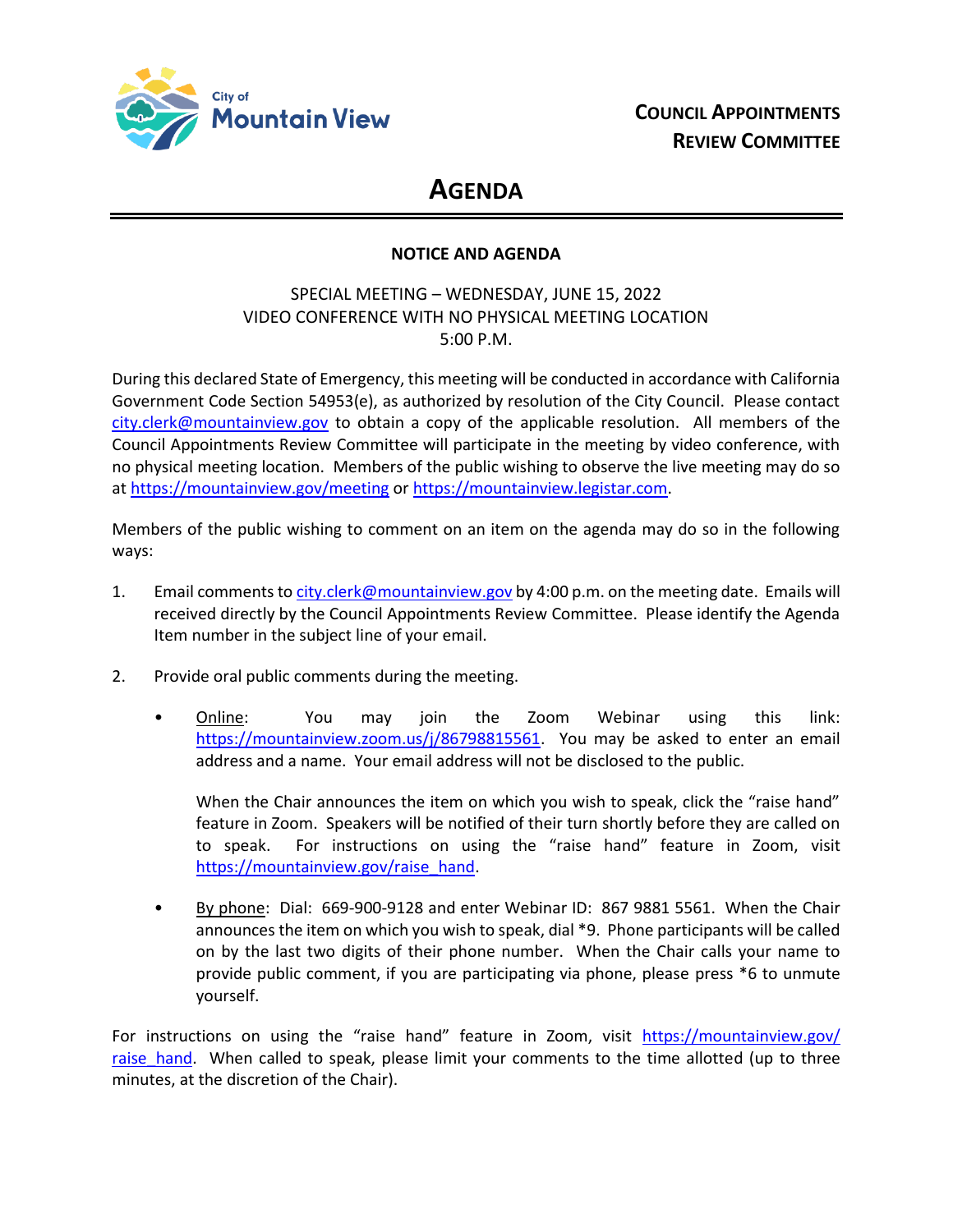## 1. **CALL TO ORDER**

2. **ROLL CALL**—Committee members Hicks, Kamei, and Chair Ramirez.

## 3. **MINUTES APPROVAL**

Minutes for the Special Meeting of April 25, 2022 have been delivered to Committee members and copies posted on the City Hall bulletin board. If there are no corrections or additions, a motion is in order to approve these minutes.

## 4. **ORAL COMMUNICATIONS FROM THE PUBLIC**

This portion of the meeting is reserved for persons wishing to address the Committee on any matter not on the agenda. Speakers are limited to three minutes. State law prohibits the Committee from acting on nonagenda items.

## 5. **DISCUSSION ON PROCEDURE AND QUESTIONS**

The Committee will review the interview questions for the Performing Arts Committee.

## 6. **COMMITTEE INTERVIEWS**

The Committee will conduct interviews with candidates for the Performing Arts Committee.

## 7. **DISCUSSION ON RECOMMENDATIONS**

The Committee will discuss recommendations for the Performing Arts Committee.

# 8. **COMMITTEE/STAFF COMMENTS, QUESTIONS, COMMITTEE REPORTS**

No action will be taken on any questions raised by the Committee at this time.

## 9. **ADJOURNMENT**

WW/4/CLK 429-06-15-22A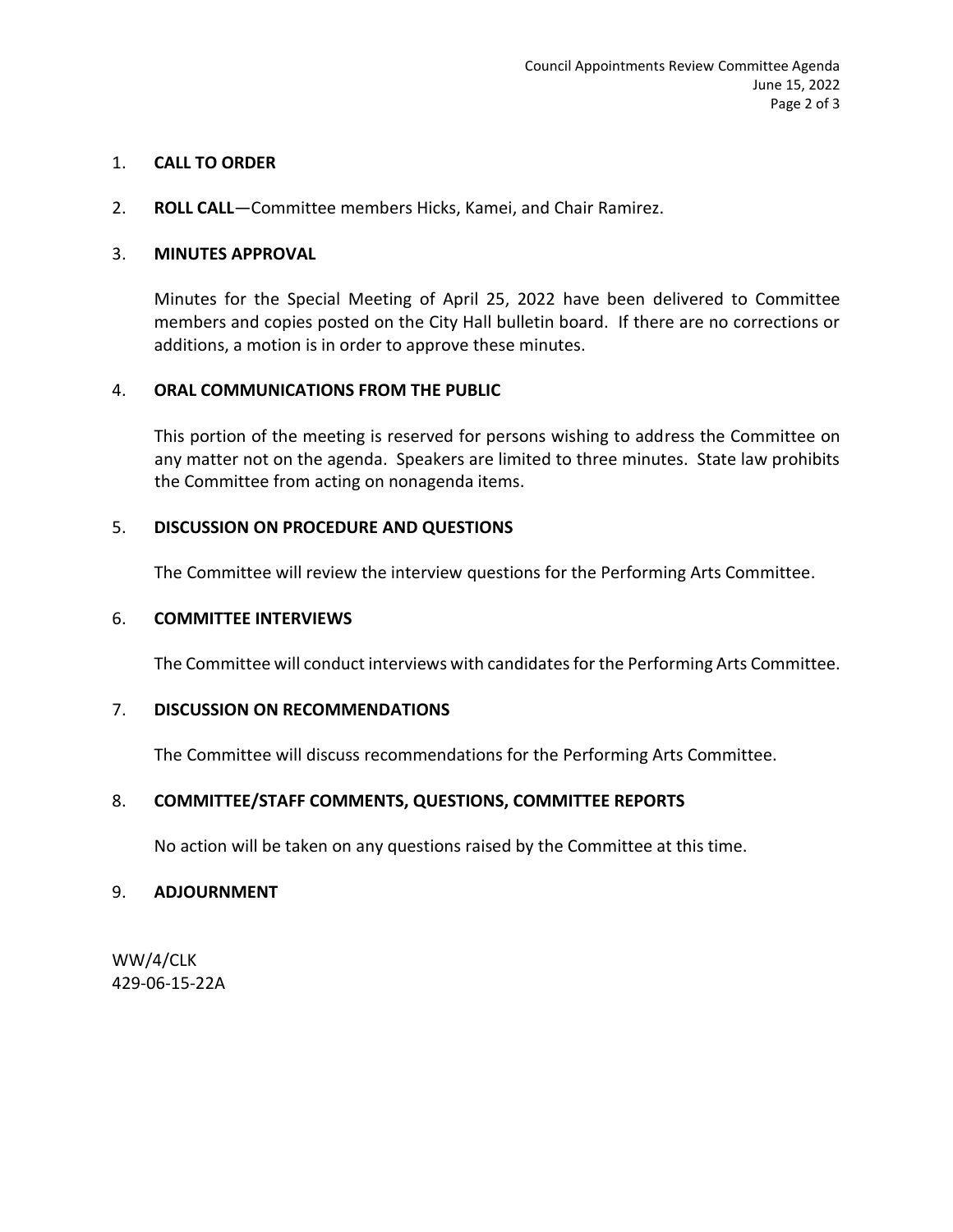#### **AGENDAS FOR BOARD, COMMISSIONS, AND COMMITTEES**

- The specific location of each meeting is noted on the notice and agenda for each meeting which is posted at least 72 hours in advance of the meeting. Special meetings may be called as necessary by the Committee Chair and noticed at least 24 hours in advance of the meeting.
- Questions and comments regarding the agenda may be directed to the City Clerk's Office at 650-903-6304 or [city.clerk@mountainview.gov.](file://///VM-FILESRVR02/CityDepartments/FASD/Word%20Processing/WP%20DB%20FILES/CLK/11-20-CLK/city.clerk@mountainview.gov)
- Staff reports may be viewed electronically at [mountainview.gov.](file://///mtnview/data/CityDepartments/FASD/Word%20Processing/2016-2020%20WP%20Backup/2016/CLK/11-16-CLK/www.mountainview.gov)
- The Board, Commission, or Committee may take action on any matter noticed herein in any manner deemed appropriate by the Board, Commission, or Committee. Their consideration of the matters noticed herein is not limited by the recommendations indicated herein.

#### **ADDRESSING THE BOARD, COMMISSION, OR COMMITTEE**

- Interested persons are entitled to speak on any item on the agenda and should make their interest known to the Chair.
- Anyone wishing to address the Board, Commission, or Committee on a nonagenda item may do so during the "Oral Communications" part of the agenda. Speakers are allowed to speak one time on any number of topics for up to three minutes.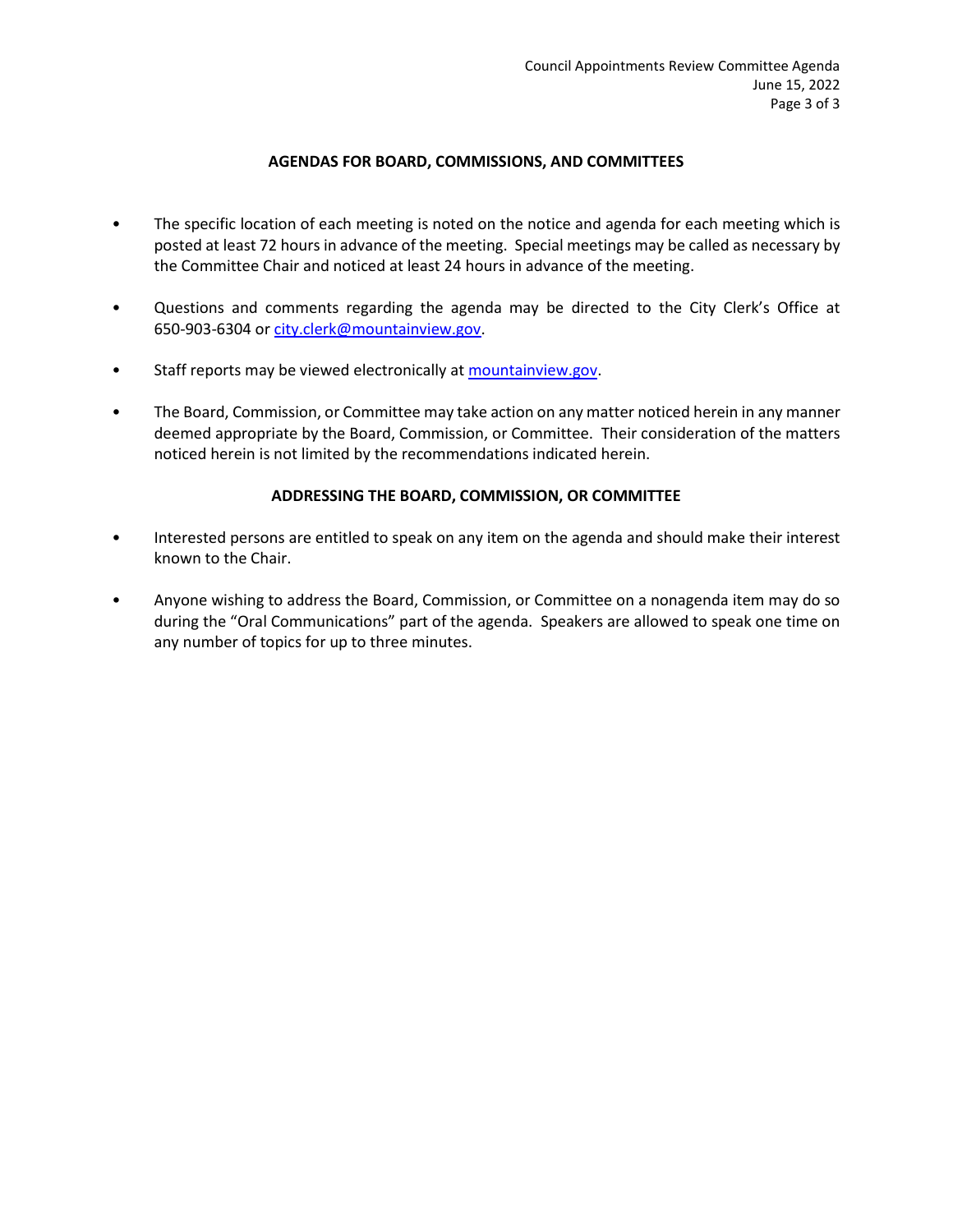

# **MINUTES**

## SPECIAL MEETING – MONDAY, APRIL 25, 2022 VIDEO CONFERENCE WITH NO PHYSICAL MEETING LOCATION 5:00 P.M.

During this declared state of emergency, the meeting was conducted in accordance with California Government Code Section 54953(e) as authorized by resolution of the City Council. All members of the Council Appointments Review Committee participated in the meeting by video conference, with no physical meeting location.

## 1. **CALL TO ORDER**

The Special Meeting was called to order at 5:00 p.m. with Chair Ramirez presiding.

## 2. **ROLL CALL**

**Present:** Committee member Hicks and Chair Ramirez.

**Absent:** Committee member Kamei.

## 3. **MINUTES APPROVAL**

**Motion**—M/S Hicks/Ramirez—Carried 2-0; Kamei absent—To approve the meeting minutes of October 18, 2021.

## 4. **ORAL COMMUNICATIONS FROM THE PUBLIC**—None.

## 5. **DISCUSSION ON PROCEDURE AND QUESTIONS**

The Committee reviewed the interview questions for the Downtown Committee, Performing Arts Committee, Senior Advisory Committee, and Human Relations Commission.

## 6. **COMMITTEE INTERVIEWS**

The Committee conducted interviews with candidates for the Downtown Committee, Performing Arts Committee, Senior Advisory Committee, and Human Relations Commission, including an application from Marina Keith for the Downtown Committee (downtown property owner and/or representative of a business in the downtown area).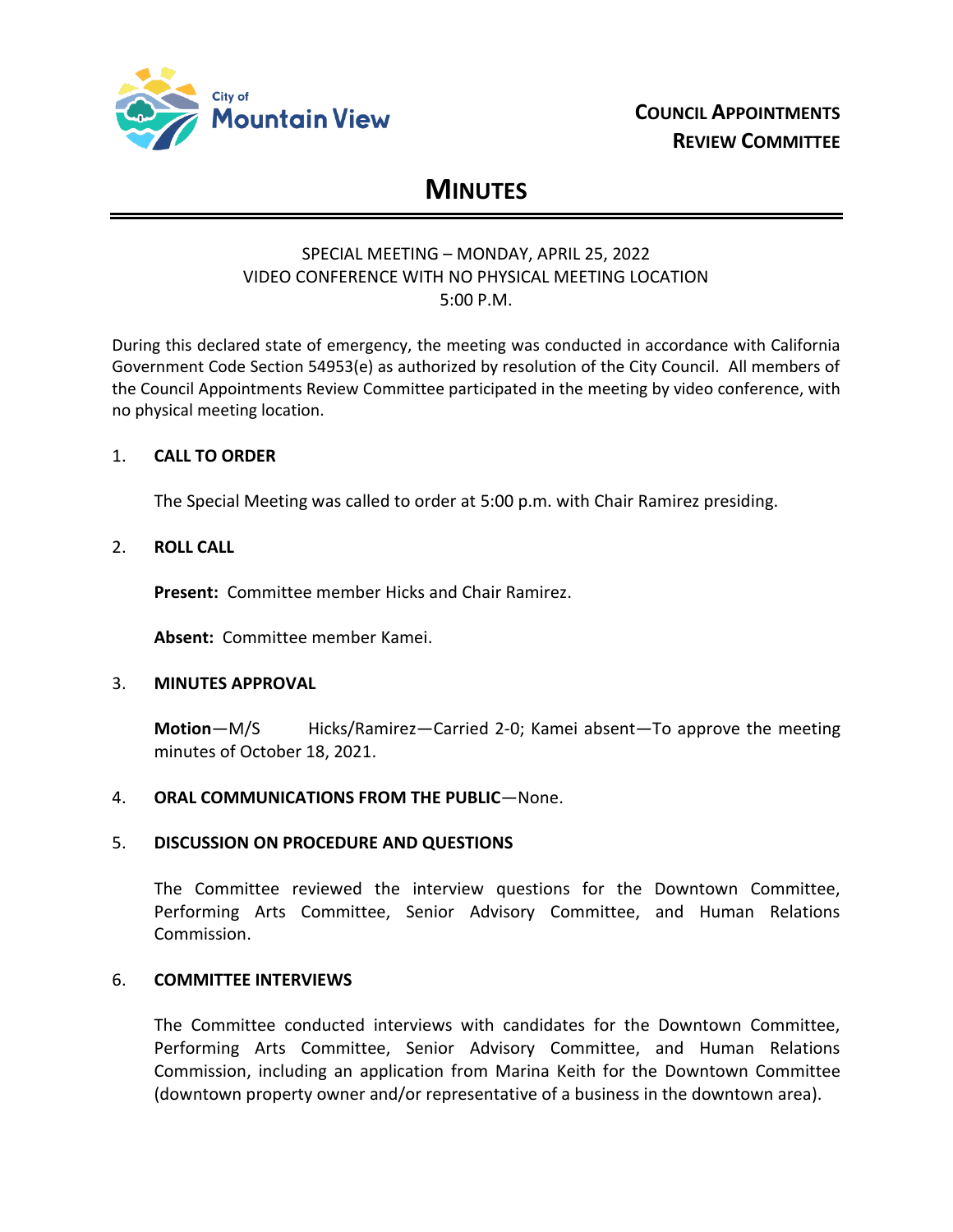## 7. **DISCUSSION ON RECOMMENDATIONS**

**Motion**—M/S Ramirez/Hicks—Carried 2-0; Kamei absent—To recommend the appointment of Marina Keith and David Lin to the Downtown Committee (downtown property owner and/or representative of a business in the downtown area) to unexpired terms ending December 31, 2022; the appointment of John McAlister to the Performing Arts Committee to an unexpired term ending December 31, 2024; the appointment of Li-Leng Au to the Performing Arts Committee to an unexpired term ending December 31, 2022; the appointments of Ishendra Sinha and Elna Tymes to the Senior Advisory Committee to unexpired terms ending December 31, 2025; and the appointment of Jill Rakestraw to the Human Relations Commission to an unexpired term ending December 31, 2024. These appointment recommendations will be forwarded to the City Council for final action at their May 10, 2022 meeting.

## 8. **COMMITTEE/STAFF COMMENTS, QUESTIONS, COMMITTEE REPORTS**—None.

## 9. **ADJOURNMENT**

Chair Ramirez adjourned the meeting at 6:01 p.m.

WW/4/CLK 429-04-25-22mn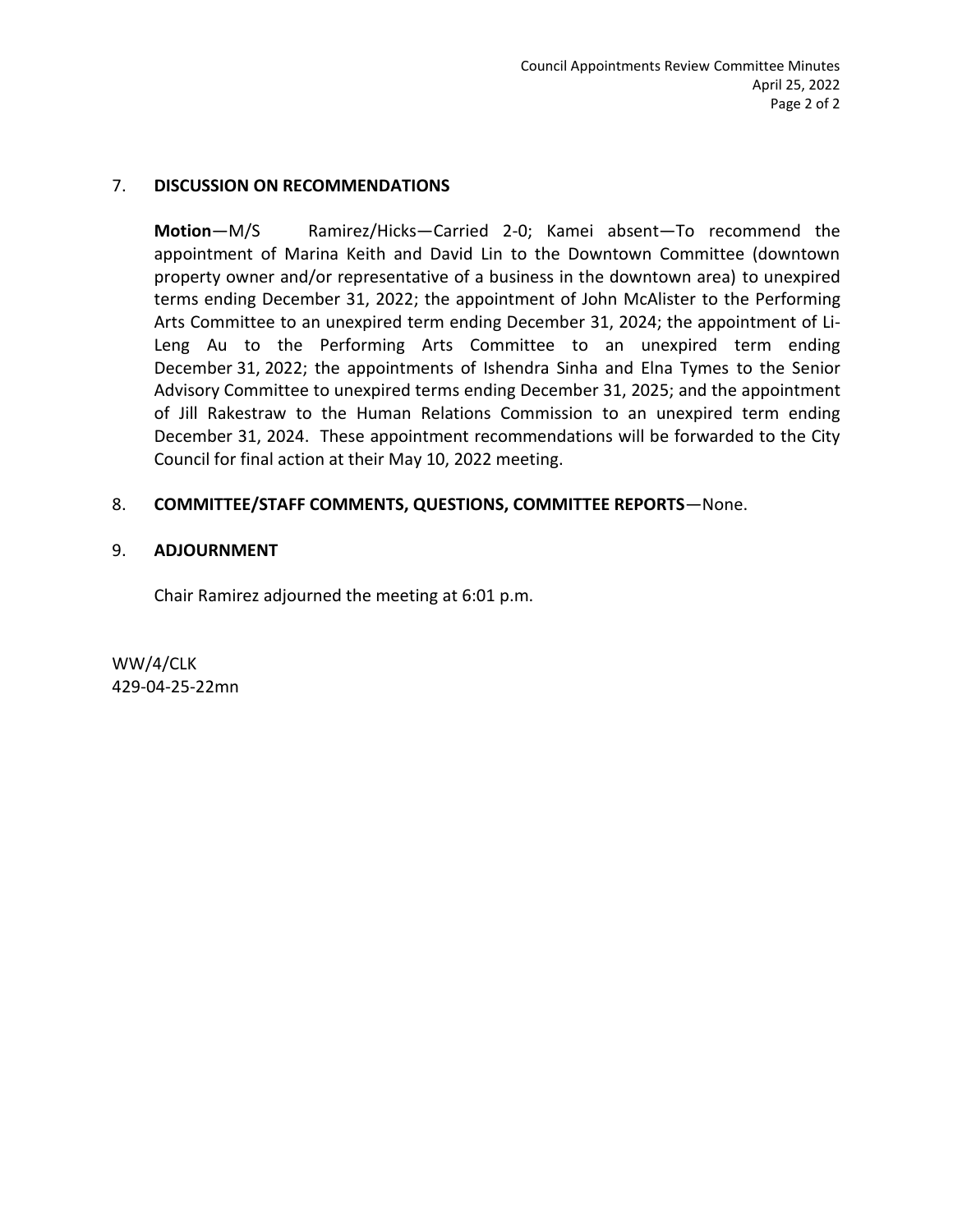

City Clerk's Office

**DATE:** June 15, 2022

**TO:** Council Appointments Review Committee

FROM: Heather Glaser, City Clerk Wanda Wong, Deputy City Clerk

## **SUBJECT: Board, Commission, and Committee Openings**

#### **RECOMMENDATION**

Make recommendations to the City Council to fill a vacancy on the Performing Arts Committee.

## **BACKGROUND AND ANALYSIS**

On June 15, 2022, the Council Appointments Review Committee (CARC) will interview applicants for the Performing Arts Committee.

The Committee can recommend to the City Council an appointment to fill the following opening:

Appoint **EXEC 10 FORDING THE ADDEN THE PERFORMIT COMMUNITION** Appoint an unexpired term ending December 31, 2022.

This appointment recommendation will be forwarded to the City Council for final action at its June 28, 2022 meeting.

HG-WW/4/CLK 429-06-15-22M

Attachments: 1. Summary of Applicants

- 2. Interview Schedule
- 3. Roster
- 4. Board/Commission/Committee Member Selection Guidelines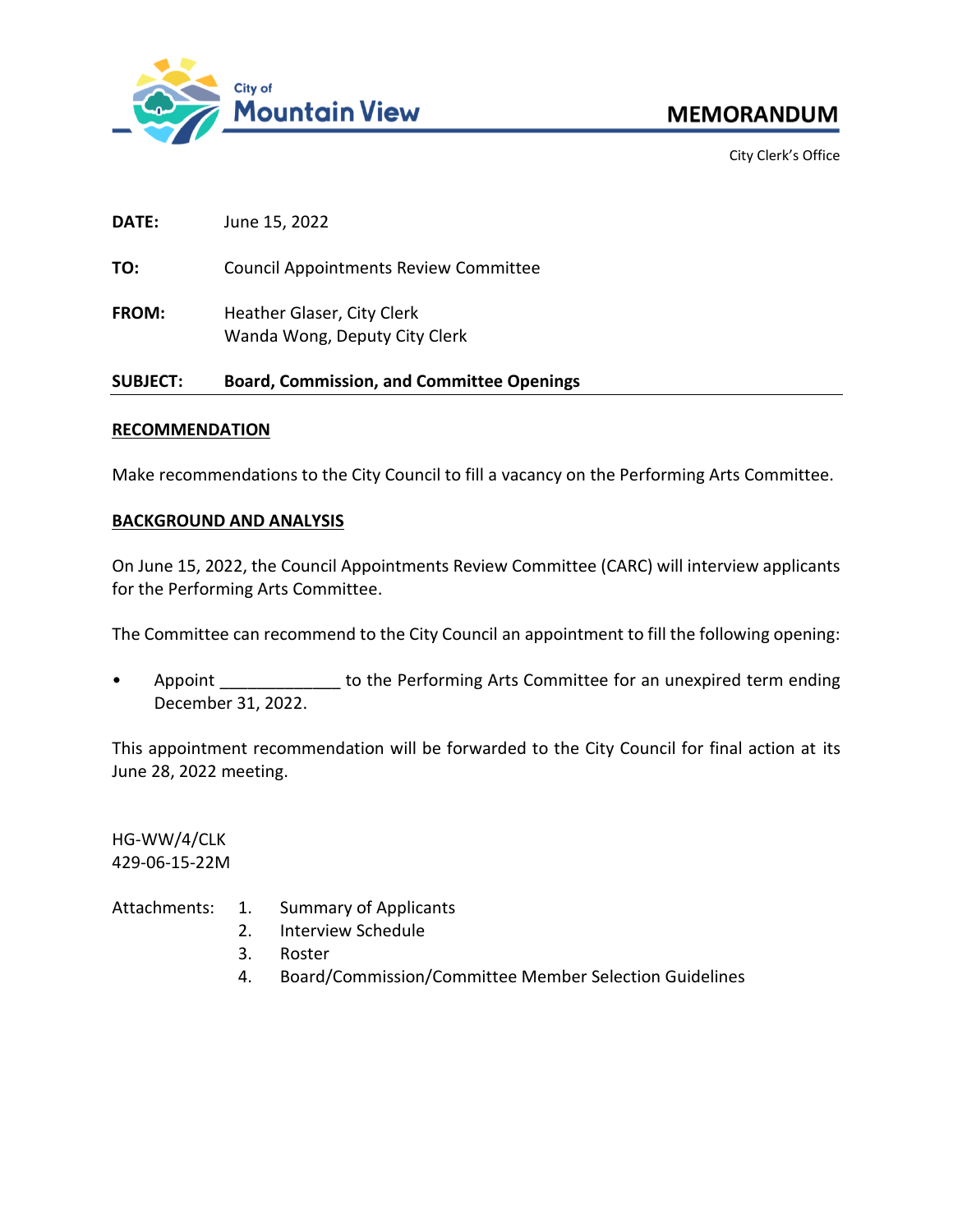# **CITY OF MOUNTAIN VIEW—SUMMARY OF APPLICANTS**

| <b>COMMITTEE</b>                                     | NO. OF<br><b>MEMBERS</b> | NO. OF<br><b>OPENINGS</b> | <b>APPLICATIONS</b><br><b>RECEIVED</b><br>TO DATE | <b>APPLICANTS</b>             | TERM(S) TO BE FILLED                  |
|------------------------------------------------------|--------------------------|---------------------------|---------------------------------------------------|-------------------------------|---------------------------------------|
| <b>PERFORMING</b><br><b>ARTS</b><br><b>COMMITTEE</b> | 5.                       |                           |                                                   | <b>Ruth Norris</b><br>Yao Yao | One unexpired term<br>ending 12/31/22 |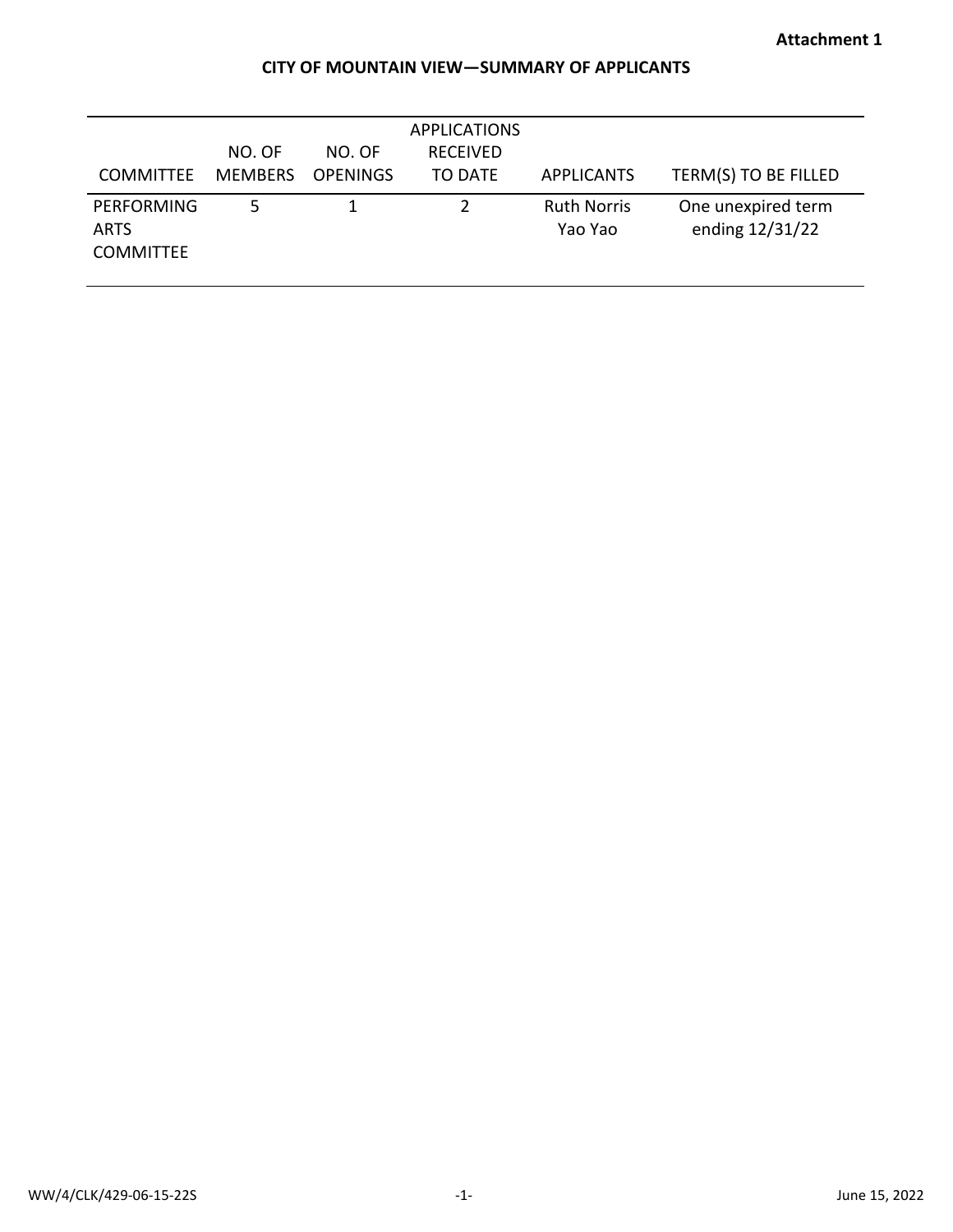## **INTERVIEW SCHEDULE WEDNESDAY, JUNE 15, 2022**

## **5:00 P.M.**—**APPOINTMENTS REVIEW COMMITTEE MEETING**

Review board/commission/committee member selection guidelines. Review questions.

## **PERFORMING ARTS COMMITTEE**

Ruth Norris Yao Yao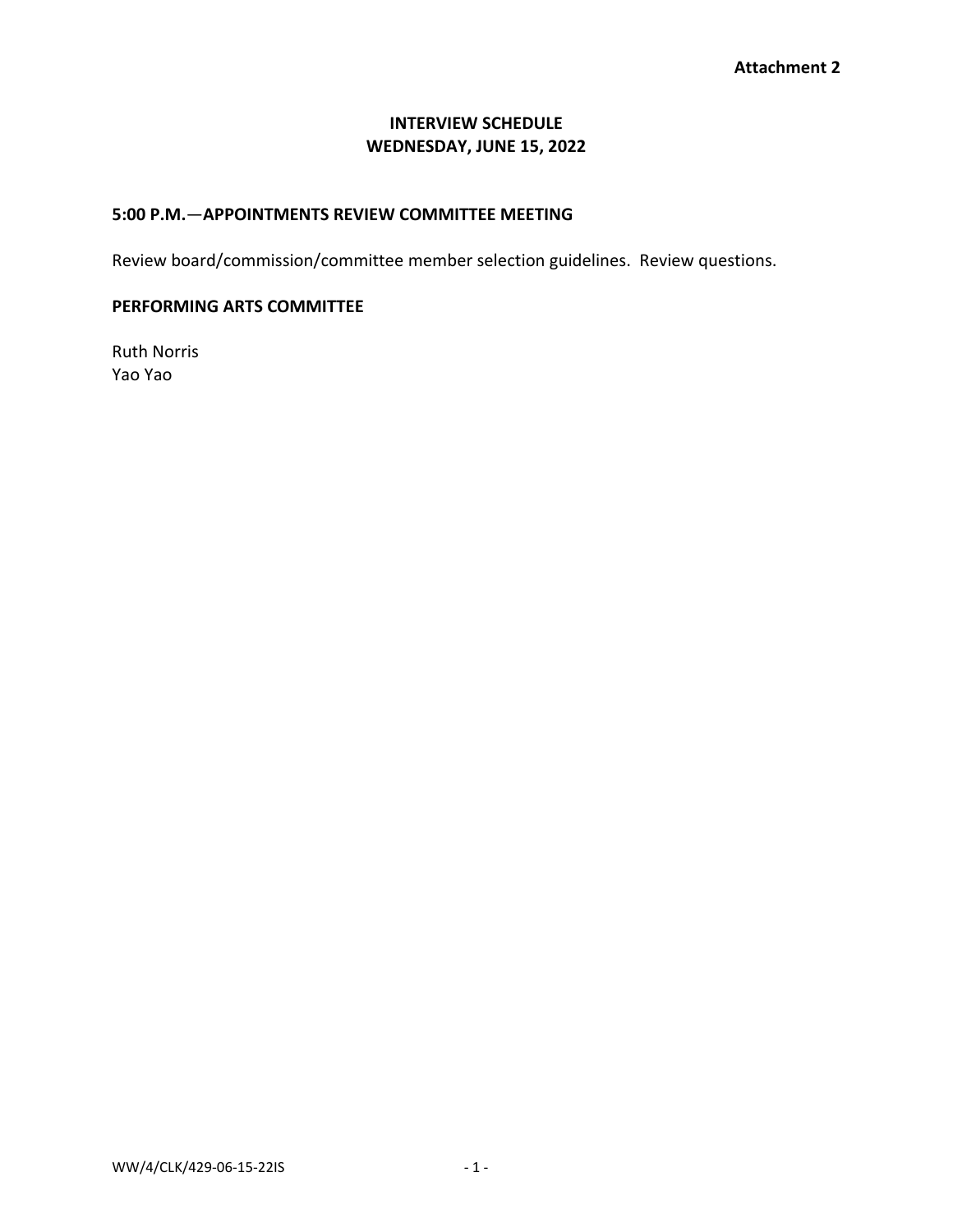## **ROSTER OF PERFORMING ARTS COMMITTEE**

#### **PERFORMING ARTS COMMITTEE**

| Date/Time: Third Wednesday of the month, 6:15 p.m. | Staff: Justin Hall and Noelle Magner, 903-6565 |
|----------------------------------------------------|------------------------------------------------|
| except for July and December                       | Email: pac@mountainview.gov                    |
| Place: Atrium Conference Room                      |                                                |

| Name                 | <b>Email</b>              | First Term<br><b>Began</b> | Second Term<br><b>Began</b> | Term<br><b>Expires</b> |
|----------------------|---------------------------|----------------------------|-----------------------------|------------------------|
| Li-Leng Au*          | Lileng.au@gmail.com*      | 05/10/22*                  |                             | $12/31/22*$            |
| Carol Donahue, Chair | carol.donahue18@gmail.com | 01/01/15                   | 01/01/19                    | 12/31/22               |
| Sukanya Kumar        | sukanyak@uci.edu          | 11/16/21                   |                             | 12/31/24               |
| John McAlister*      | john@mvbr31.com*          | 05/10/22*                  |                             | 12/31/24*              |
| Vacancy              |                           |                            |                             | 12/31/24               |